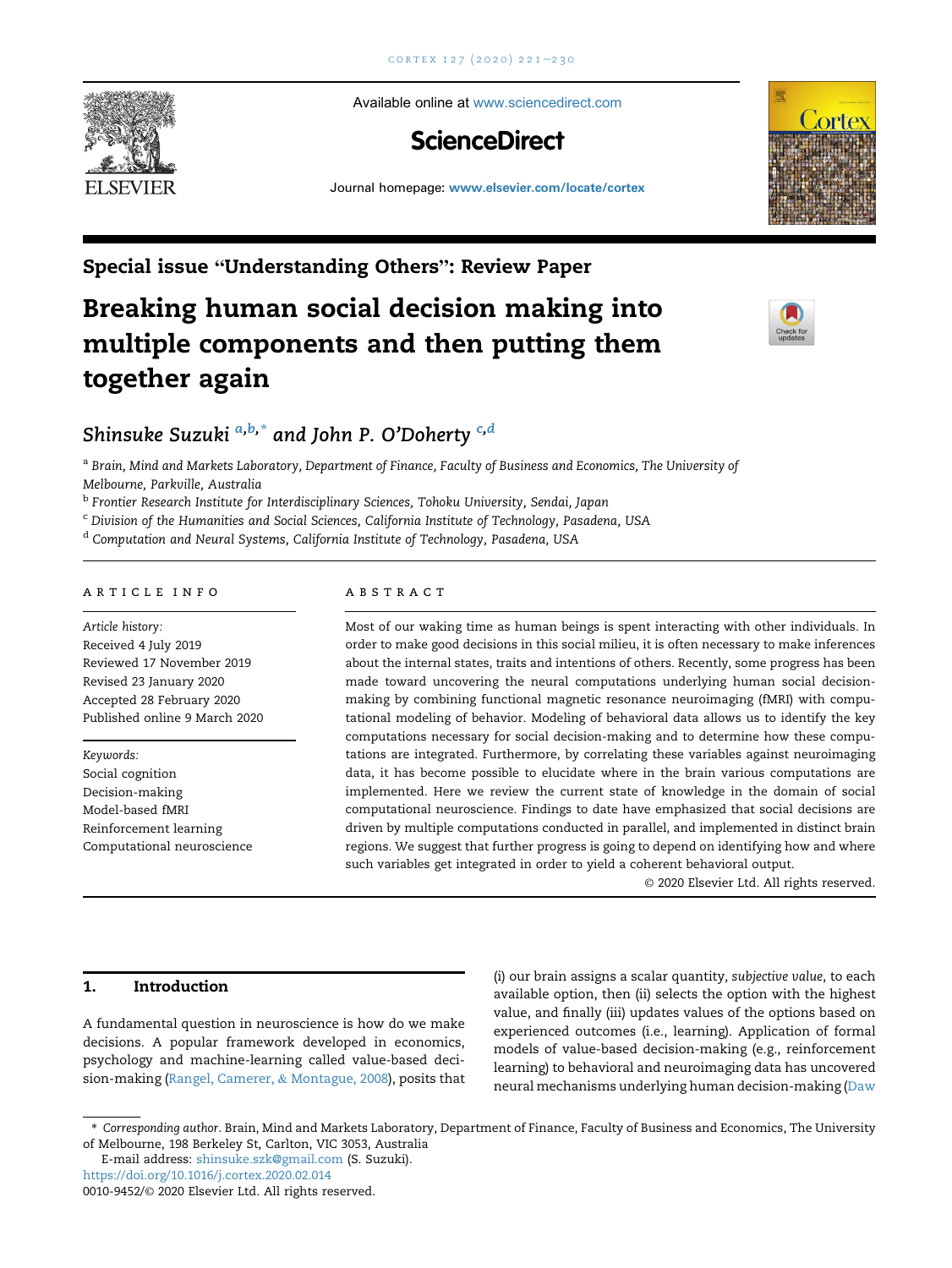& [Doya, 2006; Glimcher](#page-7-0) & [Rustichini, 2004; O'Doherty,](#page-7-0) [Hampton,](#page-7-0) & [Kim, 2007; Schultz, Dayan,](#page-7-0) & [Montague, 1997\)](#page-7-0): for instance, subjective value signals are encoded in the medial prefrontal cortex ([Chib, Rangel, Shimojo,](#page-7-1) & [O'Doherty,](#page-7-1) [2009; Kable](#page-7-1) & [Glimcher, 2007; Lebreton, Jorge, Michel, Thirion,](#page-7-1) & [Pessiglione, 2009; Suzuki, Cross,](#page-7-1) & [O'Doherty, 2017](#page-7-1)) while learning signals (i.e., reward prediction errors) are encoded in the striatum and dopaminergic midbrain [\(McClure, Berns,](#page-8-0) & [Montague, 2003; O'Doherty et al., 2004; Rutledge, Dean,](#page-8-0) [Caplin,](#page-8-0) & [Glimcher, 2010\)](#page-8-0).

In the last decade, researchers have employed formal theoretical approaches from economics, game theory and machine-learning to investigate the neural underpinnings of human social behavior with reference to the value-based decision-making framework [\(Behrens, Hunt,](#page-7-2) & [Rushworth, 2009;](#page-7-2) [Dunne](#page-7-2) & [O'Doherty, 2013; Hackel](#page-7-2) & [Amodio, 2018; Lee, 2008;](#page-7-2) [Ruff](#page-7-2) & [Fehr, 2014](#page-7-2)). Social decision-making is very complex, because it often requires inference about hidden states such as another's intentions, state of mind, traits and/or predispositions. Indeed, accumulating evidence suggests that multiple forms of computation performed in distinct brain regions might underlie social decision-making ([Behrens et al.,](#page-7-2) [2009; Charpentier](#page-7-2) & [O'Doherty, 2018; Dunne](#page-7-2) & [O'Doherty,](#page-7-2) [2013; Joiner, Piva, Turrin,](#page-7-2) & [Chang, 2017; Konovalov, Hu,](#page-7-2) & [Ruff, 2018; Lee](#page-7-2) & [Seo, 2016; Ruff](#page-7-2) & [Fehr, 2014; Wittmann,](#page-7-2) [Lockwood,](#page-7-2) & [Rushworth, 2018\)](#page-7-2). In other words, to compute values for available decision options in a social situation, one might need to integrate multiple computations about one's own individual preferences, one's preferences about the outcomes that others can receive, socially-specific inferences about others, domain-general inferences about the environment and so on. Yet, little is known about how these multiple computations necessary for social decision-making are integrated in the human brain.

Here, in this review, we discuss these issues, while maintaining a focus on studies that extend the value-based decision-making framework to social behavior. We first outline a simple extension of this framework to the social domain: decision-making for others, in which consideration of another individuals' welfare works as a modulatory factor. Next we consider learning through observing others, in which anothers' choice and its consequence work as a source of learning. Finally, we consider an expansion of this framework to the domain of strategic decision-making/learning.

#### <span id="page-1-0"></span>2. Value-based decision-making for others

In our daily life, we make value-based decisions not only for our own interest but also for the benefit of other individuals. For instance when making charitable donations, decisions are made about how resources are allocated between oneself and deserving others. In such situations, an individual computes the value of each option by considering the reward outcomes for both oneself and others according to various social preferences, such as the warm-glow, inequity-aversion and envy-aversion effects ([Crockett, Siegel, Kurth-Nelson, Dayan,](#page-7-3) & [Dolan, 2017; Fehr](#page-7-3) & [Camerer, 2007; Fehr](#page-7-3) & [Shmidt, 1999;](#page-7-3) [Fukuda et al., 2019; Harbaugh, Mayr,](#page-7-3) & [Burghart, 2007; Hula,](#page-7-3) [Vilares, Lohrenz, Dayan,](#page-7-3) & [Montague, 2018; Sanfey, Rilling,](#page-7-3)

[Aronson, Nystrom,](#page-7-3) & [Cohen, 2003; Takahashi et al., 2009\)](#page-7-3). These findings suggest that multiple forms of social and nonsocial information are represented in the brain to guide choices. One study [\(Hutcherson, Bushong,](#page-8-1) & [Rangel, 2015\)](#page-8-1) examined simple decisions about different allocations of monetary reward between oneself and an anonymous partner. They found that choice behavior and reaction-times can be well-captured by a computational model called the Multiattribute Drift-Diffusion Model [\(Ratcliff](#page-9-1) & [McKoon, 2008\)](#page-9-1). Furthermore, monetary reward for oneself and for the anonymous partner were found to be encoded in the ventral striatum and temporoparietal junction (TPJ) respectively.

Another study [\(Hsu, Anen,](#page-8-2) & [Quartz, 2008](#page-8-2)) investigated decision-making between different donation plans to two groups of children living in an orphanage in northern Uganda. Importantly, the plans differed in terms of efficiency (i.e., the overall amounts of money donated to the two groups) and inequity (i.e., the difference in the amounts donated to the two groups). Information about efficiency was found to be represented in a region of dorsal striatum (the putamen) while information about inequity was encoded in insula.

Moreover, we sometimes make decisions on behalf of others (e.g., leadership decisions) [\(Edelson, Polania, Ruff, Fehr,](#page-7-4) & [Hare, 2018; Jung, Sul,](#page-7-4) & [Kim, 2013; Nicolle et al., 2012; Ogawa,](#page-7-4) [Ueshima, Inukai,](#page-7-4) & [Kameda, 2018\)](#page-7-4). In one study ([Edelson et al.,](#page-7-4) [2018\)](#page-7-4), participants had to decide whether to take the lead (i.e., by making a choice on behalf of the group) or not (i.e., following the majority's choice). Participants in that experiment tended to avoid assuming leadership, especially when the choice was difficult; and patterns of connectivity among brain regions encoding task-relevant variables (e.g., choice difficulty, probability of leading, and so on) were found to predict individual differences in leadership decisions and selfreported leadership scores.

Another important component of social value-based decision-making involves learning on behalf of others (i.e., learning about the consequence of one's own action for other individuals). Researchers have identified neural underpinnings of learning for others to attain monetary reward ([Christopoulos](#page-7-5) & [King-Casas, 2015; Lockwood, Apps, Valton,](#page-7-5) [Viding,](#page-7-5) & [Roiser, 2016](#page-7-5)), to avoid painful electric shock (Lockwood, Klein-Flügge, Abdurahman, & [Crockett, 2019\)](#page-8-3), and to reduce exposure to unpleasantly loud noise ([Sul et al., 2015\)](#page-9-2). Some of these studies ([Lockwood et al., 2016, 2019; Sul et al.,](#page-8-4) [2015\)](#page-8-4) have found that the ventral striatum tracks learning signals, reward prediction errors, when learning for others as well as oneself (but see [Christopoulos](#page-7-5) & [King-Casas \(2015\)](#page-7-5) for counter evidence). On the other hand, prediction error signals specific to learning for others have been found in the thalamus/caudate [\(Lockwood et al., 2019\)](#page-8-3) and vmPFC expanding to subgenual anterior cingulate cortex (sgACC) [\(Christopoulos](#page-7-5) & [King-Casas, 2015; Lockwood et al., 2016](#page-7-5)).

It is worth noting that there is likely to be considerable variation in social preference across individuals [\(Fehr](#page-7-6) & [Camerer, 2007; Lange, Bruin, Otten,](#page-7-6) & [Joireman, 1997](#page-7-6)). Some people appear to care a lot about others' payoffs, while others seem to care much more about their own payoff. Such individual differences modulate neural responses to fairness ([Haruno](#page-8-5) & [Frith, 2009\)](#page-8-5), other-regarding values [\(Sul et al., 2015\)](#page-9-2)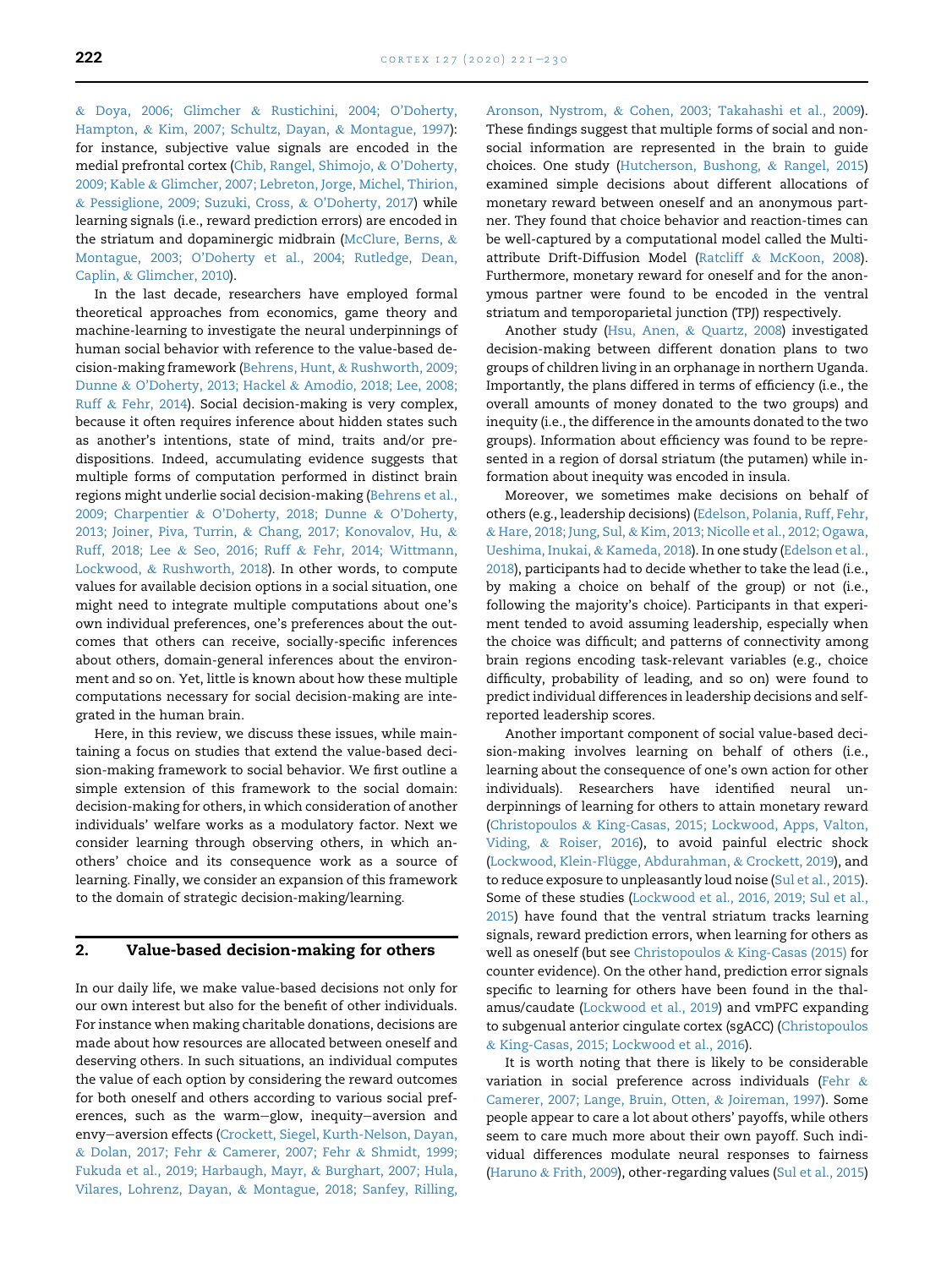and prediction errors about others' rewards [\(Christopoulos](#page-7-5) & [King-Casas, 2015\)](#page-7-5).

While we have so far emphasized contributions of anatomically distinct brain regions to self-regarding and other-regarding computations, recent studies suggest the existence of more flexible representations in the ventral-dorsal axis of medial prefrontal cortex ([Nicolle et al., 2012; Sul et al.,](#page-8-6) [2015](#page-8-6)). Comparing decision-making for oneself and that on behalf of others, one study [\(Nicolle et al., 2012](#page-8-6)) demonstrated that vmPFC tracked "executed value" utilized for the current choice. That is, the brain region signaled self- and otherreferential values, when making a choice for self and for others, respectively. These authors further found that dorso-medial prefrontal cortex (dmPFC) encoded "modeled value", which is not used for the current choice but could be internally simulated (i.e., self- and other-values, when making a choice for others and for self, respectively). Another study [\(Sul et al.,](#page-9-2) [2015](#page-9-2)) revealed that social preference modulated a spatial gradient from vmPFC predominantly representing self-value to dmPFC encoding other-value. These studies together challenge the view that distinct and non-overlapping neural mechanisms are utilized for social and non-social inferences.

Most of the studies discussed above have investigated social interactions with anonymous others. However, several studies suggest that neural responses to social decisionmaking can be modulated as a function of the relationship between self and other such as the degree of social distance [\(Strombach et al., 2015](#page-9-3)), friendship [\(Fareri, Chang,](#page-7-7) & [Delgado,](#page-7-7) [2015](#page-7-7)) and group membership ([Hackel, Zaki,](#page-8-7) & [Bavel, 2017;](#page-8-7) [Hein, Engelmann, et al., 2016](#page-8-7)). For example, in the context of decision-making for others, willingness to pay for another individual's benefit declines with an increase in social distance. Social-distance-dependent choices were found to be associated with neural activity in TPJ and vmPFC and in the functional coupling between those areas [\(Strombach et al.,](#page-9-3) [2015](#page-9-3)).

#### <span id="page-2-0"></span>3. Value-based decision-making through observing others

To make appropriate decisions, one needs to learn the values of available actions (options) and of other features of the environment. Such learning can be accomplished not only by one's own experience but also by observing another individual's experience. This type of observational learning exists in multiple species, and has been directly examined in a range of species from rodents to humans [\(Burke, Tobler, Baddeley,](#page-7-8) & [Schultz, 2010; Cooper, Dunne, Furey,](#page-7-8) & [O'Doherty, 2011; Hill,](#page-7-8) [Boorman,](#page-7-8) & [Fried, 2016; Zentall, 2012\)](#page-7-8). This form of learning is likely to be beneficial for survival as it enables individuals to efficiently acquire knowledge about the world without direct experience.

Recent human neuroimaging studies suggest that, for observational learning, human observers utilize two sources of information in order to acquire knowledge from an observee: the rewards obtained by the observee in relation to particular choices, and the actions performed by the observee [\(Burke et al., 2010; Suzuki et al., 2012](#page-7-8)). More precisely, prediction errors about the reward outcomes received by the observee have been found in vmPFC and dorsal striatum, and these may be used to update the value of the option chosen by the observee, in a similar manner to that which occurs during conventional reinforcement learning through direct experience. Indeed, a meta-analysis found that the vmPFC tracks reward prediction errors about both experienced and observed outcomes [\(Morelli, Sacchet,](#page-8-8) & [Zaki, 2015\)](#page-8-8). On the other hand, prediction errors about the observee's actions (i.e., the discrepancy between the observee's actual choice and the observer's prediction of the choice) have been found to be encoded in the dorsolateral prefrontal cortex (dlPFC) as well as other brain structures such as dorsomedial prefrontal cortex (dmPFC) and inferior parietal lobule (IPL) [\(Burke et al., 2010;](#page-7-8) [Suzuki et al., 2012](#page-7-8)). Moreover, another line of studies focusing on fear conditioning, highlighted the pivotal role of amygdala in both learning from experienced and observed outcomes [\(Olsson, Nearing,](#page-8-9) & [Phelps, 2007; Olsson](#page-8-9) & [Phelps,](#page-8-9) [2007](#page-8-9)).

When making decisions and learning through direct experience, there exist two key strategies ([Balleine](#page-7-9)  $\&$ [O'Doherty, 2010\)](#page-7-9): one is a goal-directed strategy that tracks causal relations between actions and outcomes, and the other is a habitual strategy in which actions are automatically elicited by environmental states. Interestingly, a similar dichotomy between goal-directed and habitual strategies has been suggested to apply when learning through observation [\(Liljeholm, Molloy,](#page-8-10) & [O'Doherty, 2012\)](#page-8-10). However, the underlying neural mechanisms of these two strategies still remain elusive ([Dunne, D'Souza,](#page-7-10) & [O'Doherty, 2016; Liljeholm et al.,](#page-7-10) [2012](#page-7-10)).

Learning about another individual's reliability or trustworthiness and competence through observing her behavior is also useful, especially when making a decision about whether or not to take into account her advice [\(Behrens, Hunt,](#page-7-11) [Woolrich,](#page-7-11) & [Rushworth, 2008; Boorman, O'Doherty, Adolphs,](#page-7-11) & [Rangel, 2013\)](#page-7-11). One study ([Behrens et al., 2008\)](#page-7-11) examined a case, in which in order to choose optimally, participants had to combine learning about option values through direct reward feedback and learning about the adviser's reliability through observation. They found that these two types of learning are formed in parallel in the brain: while the ventral striatum tracked learning about value from reward feedback, the right posterior superior temporal sulcus (pSTS) and TPJ tracked learning about the adviser's reliability. Furthermore, neural signatures of uncertainty in the two types of learning were found in distinct sub-regions of dACC, consistent with a theoretical proposition that uncertainty in the estimation of a prediction modulates the speed of learning about that prediction [\(Behrens, Woolrich, Walton,](#page-7-12) & [Rushworth, 2007](#page-7-12)). Another study [\(Wittmann et al., 2016](#page-9-4)) used a mini-game that required participants to estimate their own and the other players' ability in cooperative and competitive contexts. The results of that study showed that the abilities of the participants themselves on the task and those of the other players were estimated based on past performance, and were represented in the vmPFC and dmPFC respectively. In addition to reliability and ability, researchers have assessed social learning about other types of traits [\(Delgado, Frank,](#page-7-13) & [Phelps,](#page-7-13) [2005; Hackel, Doll,](#page-7-13) & [Amodio, 2015; Stanley, 2016\)](#page-7-13). For example, [Hackel et al. \(2015\)](#page-7-14) devised a task that allows one to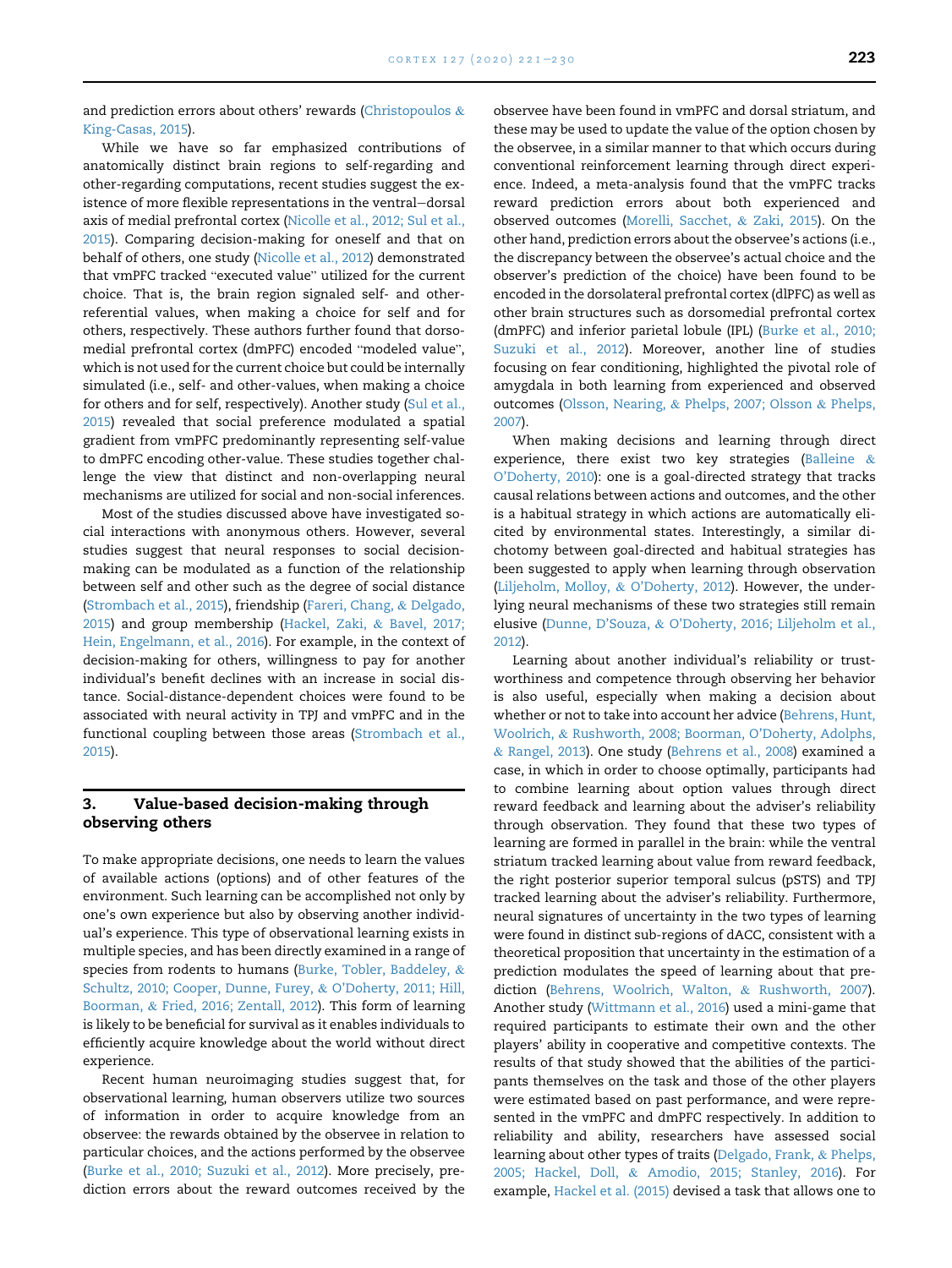dissociate learning about others' generosity from learning about the reward obtained from others. Utilizing this task, they revealed that, while both types of learning recruited ventral striatum, learning about others' generosity specifically employed a network of brain regions associated with social cognition: the TPJ and precuneus.

More broadly, neural signatures of learning signals (i.e., prediction errors) have been reported in many other social situations. For example, in the case of learning about ownership, prediction errors about others' and self ownership are represented in distinct sub-regions of dACC along the anteroposterior axis: the anterior part tracks prediction errors about whether objects belong to others, while the posterior part tracks prediction errors about individuals' own ownership ([Lockwood et al., 2018](#page-8-11)). Furthermore, another study examined a teacher-student interaction in which the teacher informed the student whether the student's choice was rewarding or not ([Apps, Rushworth,](#page-7-15) & [Chang, 2016](#page-7-15)). Those authors demonstrated a role for anterior dACC in the teacher's brain in signaling prediction errors about the student's rewards, suggesting that teachers vicariously kept track of their students' learning progress. Importantly, these prediction error signals in ACC cannot be attributed to the domain-general process of error/conflict detection ([Botvinick, Cohen,](#page-7-16) & [Carter, 2004\)](#page-7-16), because the signals were observed only in a particular condition [\(Lockwood et al., 2018\)](#page-8-11), and were significant after controlling for effects of error trials and surprise (i.e., unsigned prediction error) [\(Apps, Lesage,](#page-6-0) & [Ramnani, 2015](#page-6-0)).

Apart from value-based decision-making, information provided by others is useful for forming and updating one's belief about oneself. One study [\(Will, Rutledge, Moutoussis,](#page-9-5) & [Dolan, 2017\)](#page-9-5) examined how appraisals from others shape an individual's own self-esteem. Fluctuation in self-esteem was found to be driven by a prediction error corresponding to the discrepancy between expected and received social feedback. This was in turn represented in the ventral striatum and sgACC.

#### 4. Value-based decision-making in strategic interactions

In the real world, we are often engaged in bilateral or reciprocal interactions, in which an individual needs to take into account predictions about another agent's intentions in order to make an advantageous decision, while the other agent also strives to predict the individual's intentions at the same time ([Camerer, 2003\)](#page-7-17). Researchers have begun to uncover computational processes for such strategic decision-making/ learning and its neural underpinnings ([Fareri et al., 2015;](#page-7-7) [Hampton, Bossaerts,](#page-7-7) & [O'Doherty, 2008; Haruno](#page-7-7) & [Kawato,](#page-7-7) [2009; Hill et al., 2017; Lee](#page-7-7) & [Seo, 2016; Suzuki, Adachi,](#page-7-7) [Dunne, Bossaerts,](#page-7-7) & [O'Doherty, 2015; Xiang, Ray, Lohrenz,](#page-7-7) [Dayan,](#page-7-7) & [Montague, 2012; Yoshida, Seymour, Friston,](#page-7-7) & [Dolan, 2010; Zhu, Mathewson,](#page-7-7) & [Hsu, 2012\)](#page-7-7).

One important form of strategic decision-making arises when it is necessary to coordinate or form a consensus within a group. One study ([Suzuki et al., 2015](#page-9-6)) devised a novel experimental task in which in the main condition participants had to make a unanimous consensus with other human participants. Behavioral modeling together with analysis of neuroimaging data demonstrated that one's decisions were guided by three separate factors: knowledge about one's own preference, information about the prior choices made by the majority of group-members, as well as an inference about how much each option is doggedly stuck to by the other group-members. These three different variables were found to be represented in the vmPFC, TPJ and IPL respectively ([Fig. 1](#page-4-0)A, B). Note that although TPJ and IPL activations sometimes overlap, but this was not the case in this study (the peak MNI coordinates were:  $[60 - 46 10]$ for TPJ and  $[30 - 52 34]$  for IPL). Importantly, the experimental task used in this study had a control condition in which participants interacted with computer agents programmed to mimic actual human behavior. Comparison of the main and the control conditions revealed a significant difference in the neural representation of group-members' prior choices in TPJ, but not for the other variables. This suggests that information about the group-members' prior choices is processed in a social-specific manner in TPJ, while information about one's own preference and inference about the stickiness of an option (i.e., how much each option is stuck to by the other human group-members or computer agents) are processed in a domain-general manner in vmPFC and IPL respectively.

Another study [\(Hampton et al., 2008\)](#page-8-12) examined a competitive interaction between two individuals, by using an experimental task originally developed in economics. The task, called the inspection game, models repeated interactions between an employee and her employer, in which the employee decides to work or to shirk (i.e., not to work) while the employer decides to inspect or not to inspect her employee. Each player gets a higher payoff if they can outsmart the opponent. For example, an employee obtains a higher reward by shirking without being inspected by the employer. The authors identified two computations related to forming a prediction about the opponent's next move. One is learning from the opponent's past choices, driven by prediction error, which was found to be encoded in the ventral striatum. The other is higher-order reasoning about how one's own current move will influence the opponent's next choice, which was found to be encoded in pSTS/TPJ. It is also worth noting that a recent study combining computational modeling and neuroimaging with non-invasive brain stimulation largely replicated the original findings of the Hampton et al. study, while establishing that the TPJ signal is causally relevant for computing a higher-order inference about the influence of one's own action on the opponent's next choice [\(Hill et al.,](#page-8-13) [2017\)](#page-8-13). In that study, theta burst stimulation over the TPJ which temporarily disrupts the functions of that region was found to result in a reduced tendency to engage the higher order inference compared to a sham control condition.

Complex strategic interactions often involve deep recursive reasoning about another's mental state: inference about your inference about my inference about your inference and so on ([Camerer, 2003](#page-7-17)). A cognitive hierarchy theory, originally developed in game theory, posits that an individual conducts recursive inferences to a one-step higher level of depth than one's opponent in order to gain an advantage over the opponent [\(Camerer et al., 2004\).](#page-7-18) In other words, a reasonable strategy is to estimate the opponent's depth-of-reasoning and adjust one's own behavior so as to be tailored to that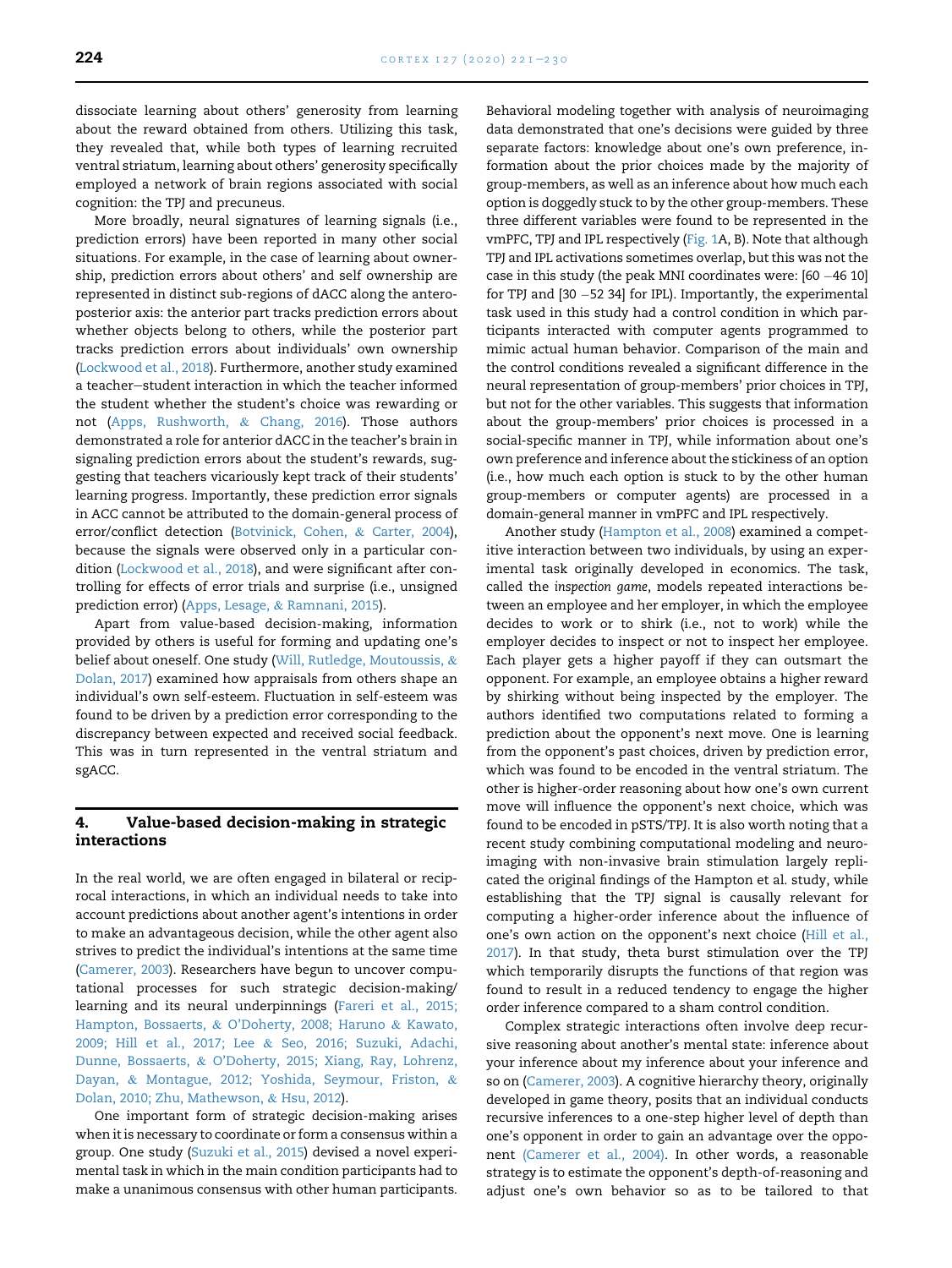<span id="page-4-0"></span>

Fig. 1 - Neural mechanism underlying human consensus decision-making [\(Suzuki et al., 2015](#page-9-6)). (A) Illustration of the computational model. Subjective value of each option is computed through integrating one's own preference, groupmembers' prior choices and one's inference about how much each option is stuck to by the other group-members, and then finally converted to the choice probability. (B) Neural correlates of the three key computational variables. vmPFC: ventromedial prefrontal cortex; TPJ: temporoparietal junction; and IPL: inferior parietal lobule. (C) Neural correlates of the integrated choice probability. dACC, dorsal anterior cingulate cortex. (D) Functional connectivity between dACC and each of the three regions individually tracking the key computational variables.

estimation (by being one step more sophisticated). Although in general this type of inference is itself computationally costly, several formal models based on Bayesian inference have been proposed [\(Ray, King-Casas, Montague,](#page-9-7) & [Dayan,](#page-9-7) [2008; Yoshida, Dolan,](#page-9-7) & [Friston, 2008\)](#page-9-7). Correlating these models with functional magnetic resonance imaging (fMRI) signals, Yoshida et al. showed that uncertainty about the estimation of the opponent's depth-of-reasoning was represented in dmPFC, while dlPFC tracked the depth of one's own strategy ([Yoshida et al., 2010\)](#page-9-8). Furthermore, Xiang et al. demonstrated differential brain regions encoded reward prediction error signals with respect to individual difference in participants' depth-of-reasoning ([Xiang et al., 2012\)](#page-9-9).

Note that the issues concerning strategic strategic decision-making are not mutually exclusive from the issues discussed in the previous sections. For example, inference about the opponent's depth-of-reasoning [\(Yoshida et al., 2010\)](#page-9-8) can be interpreted as a form of learning about her traits (see the section of [Value-based decision-making through](#page-2-0) [observing others\)](#page-2-0). Furthermore, decision-making in a strategic game called the Ultimatum game has been found to be affected by one's preference for fairness (see the section of [Value-based decision-making for others\)](#page-1-0) ([Chang](#page-7-19) & [Sanfey,](#page-7-19) [2013; Falk, Fehr,](#page-7-19) & [Fischbacher, 2003; Sanfey et al., 2003](#page-7-19)).

#### 5. Integration of multiple computations in social value-based decision-making

We have considered evidence supporting the possibility that multiple computational strategies are involved in parallel during many different forms of social value-based decisionmaking. However, the different computations need to be integrated somehow in order to generate a coherent behavioral output. So far we have reviewed neuroimaging studies that have identified a number of different forms of computation during social-decision-making, represented in discrete brain regions. In most of the computational models mentioned above, the form of the integration of the variables is to compute a subjective value or choice probability for a given option. For example, in models of decision-making for others (e.g., [Fukuda et al., 2019; Hutcherson et al., 2015](#page-7-20)), a subjective value for each option is computed by integrating information about the amount of reward delivered to oneself and others [\(Fig. 2A](#page-5-0)). In observational learning models (e.g., [Burke et al., 2010; Suzuki et al., 2012\)](#page-7-8), leaning signals from others' choices and reward outcomes are integrated to compute the value of each option ([Fig. 2](#page-5-0)B). In strategic decision-making models (e.g., [Hampton et al., 2008; Hill et al.,](#page-8-12) [2017; Suzuki et al., 2015](#page-8-12)), value computation requires the integration of multiple types of inference ([Figs. 1 and 2C](#page-4-0)). Given these model structures [\(Figs. 1 and 2](#page-4-0)), we suggest that a brain region engaged in the integration process must (1) encode the integrated subjective value or choice probability signals assigned by the computational model ([Fig. 1](#page-4-0)C) and (2) manifest functional connectivity with regions encoding each of the individual key computational variables ([Fig. 1](#page-4-0)D). In other words, if a brain region is implicated in social information integration, the region must satisfy the above two criteria.

The first criterion has been examined in many studies. When correlating fMRI signals with model-derived overall subjective value or choice probability, converging evidence suggests that key computational variables necessary for decision-making are integrated in the vmPFC including the rostral ACC (rACC) and/or the dmPFC including the dACC (e.g.,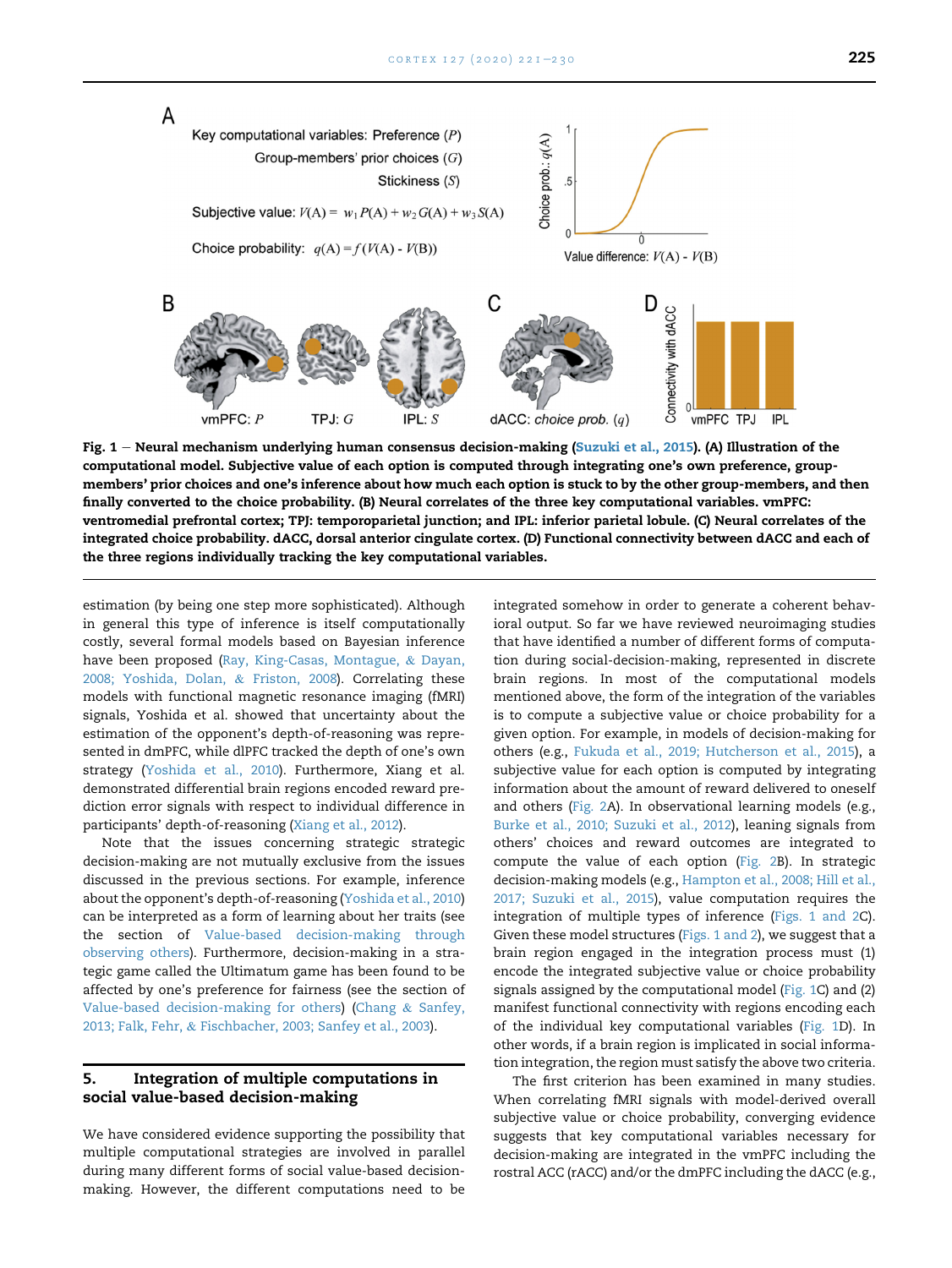<span id="page-5-0"></span>

Fig.  $2 -$  Schematic illustrations of example computational models for social value-based decision-making and their neural correlates. (A) Decision-making for others [\(Fukuda et al., 2019; Hutcherson et al., 2015](#page-7-20)). Overall value and choice probability of each option is computed by integrating information about self and other reward values. S: self; O: other; dlPFC: dorsolateral prefrontal cortex; TPJ: temporoparietal junction; and vmPFC: ventromedial prefrontal cortex. (B) Decision-making through observing others [\(Burke et al., 2010; Suzuki et al., 2012\)](#page-7-8). Value and choice probability of each option is computed by integrating two types of learning from others' rewards and choices. dmPFC: dorsomedial prefrontal cortex; and IPL: inferior parietal lobule. (C) Decision-making in strategic interactions ([Hampton et al., 2008; Hill et al., 2017\)](#page-8-12). Value of each option is computed by the prediction of the other's choice that integrates learning from the other's past choices and higher-order inference about influence of self-choice on the other's next choice.

[Behrens et al., 2008; Hsu et al., 2008; Hutcherson et al., 2015;](#page-7-11) [Suzuki et al., 2012](#page-7-11)).

On the other hand, to our knowledge, only a few studies ([Fukuda et al., 2019; Hampton et al., 2008; Hill et al., 2017;](#page-7-20) [Suzuki et al., 2015](#page-7-20)) have examined both of the two criteria. For example, as mentioned in the previous section, Suzuki et al. ([Suzuki et al., 2015](#page-9-6)) first identified three key computational variables and their neural correlates for consensus formation in a group: vmPFC encoding one's own preference for each of the available options, TPJ encoding group-members' prior choices and IPL encoding one's inference about how much each option was stuck to by the other groupmembers ([Fig. 1A](#page-4-0), B). Next, they found two brain regions, rACC and posterior dACC, that satisfied the first criterion: that is, fMRI signals in these two regions were correlated with modeled choice probability derived by integration of the three key computational variables ([Fig. 1C](#page-4-0)). Finally, to examine the second criterion, a functional connectivity analysis was employed [Psycho-Physiological Interaction analysis [\(Friston et al., 1997\)](#page-7-21)] which demonstrated that the posterior dACC, but not the rACC, had increased connectivity at the time of decision with each of the three regions, the vmPFC, the TPJ, and the IPL, that individually tracked the three key computational variables ([Fig. 1D](#page-4-0)). Taken together, only the posterior dACC was foiund to satisfy both of the two criteria, suggesting that the three key computational variables involved in consensus decision-making are integrated in that region.

In the context of competitive interactions, the results from Hampton et al. suggest that the integration process occurs in the dmPFC ([Hampton et al., 2008](#page-8-12)). The dmPFC was found to represent an overall subjective value and to have functional connectivity with the other regions, the ventral striatum and the pSTS/TPJ, responsible for individual computations underlying the decision-making (i.e., learning from the opponent's past choices and higher-order reasoning about how one's own choice will influence the opponent's next choice). This account of integration is further supported by a recent

study showing that disruption of the TPJ alters its functional connectivity with the dmPFC [\(Hill et al., 2017\)](#page-8-13).

In the context of decision-making for others, one study ([Fukuda et al., 2019](#page-7-20)) tested for areas meeting the two criteria, by combining two types of connectivity analysis: Psycho-Physiological Interaction analysis (PPI) ([Friston et al., 1997\)](#page-7-21), and Dynamical Causal Modeling, DCM [\(Friston, Harrison,](#page-7-22) & [Penny, 2003\)](#page-7-22). Note that PPI analyses are based on a regression model and thus cannot examine the directionality of the connectivity, while DCM is based on a model of causal interactions of brain regions and can thus enable inference about the directionality of the effects. In [Fukuda et al. \(2019\)](#page-7-20), these two connectivity analysis approaches consistently showed that integration of information about self- and others' rewards occurred in the vmPFC, including the adjacent rACC.

Furthermore, some other studies have aimed to address the issue of integration by using connectivity analyses, although they did not directly test the above two criteria. For example, [van den Bos, Talwar,](#page-9-10) & [McClure \(2013\)](#page-9-10) suggest that multiple computations necessary for bidding behavior in an auction are integrated in the vmPFC and striatum. Smith et al. proposed that the value of social stimuli (i.e., attractiveness of others' faces) are computed in the vmPFC via interactions with other regions such as the TPJ and middle temporal gyrus ([Smith, Clithero, Boltuck,](#page-9-11) & [Huettel, 2014\)](#page-9-11). Finally, based on a meta-analytic connectivity analysis evaluating co-activation patterns across various tasks, the authors of one study ([Alcal](#page-6-1)á[-L](#page-6-1)ópez et al., 2017) concluded that diverse neural circuits for from low-level sensory to high-level associative processes mediate human social cognitive capacities.

These findings could, we believe, provide a possible account for HOW social information is integrated with simple non-social decision-making processes. In studies on simple decision-making, it has been suggested that values of available options and goals in the vmPFC (including rACC) are utilized as inputs for computing values for actions in the posterior dmPFC (posterior dACC), and then finally transformed into a motor command in the motor cortex ([Hare,](#page-8-14)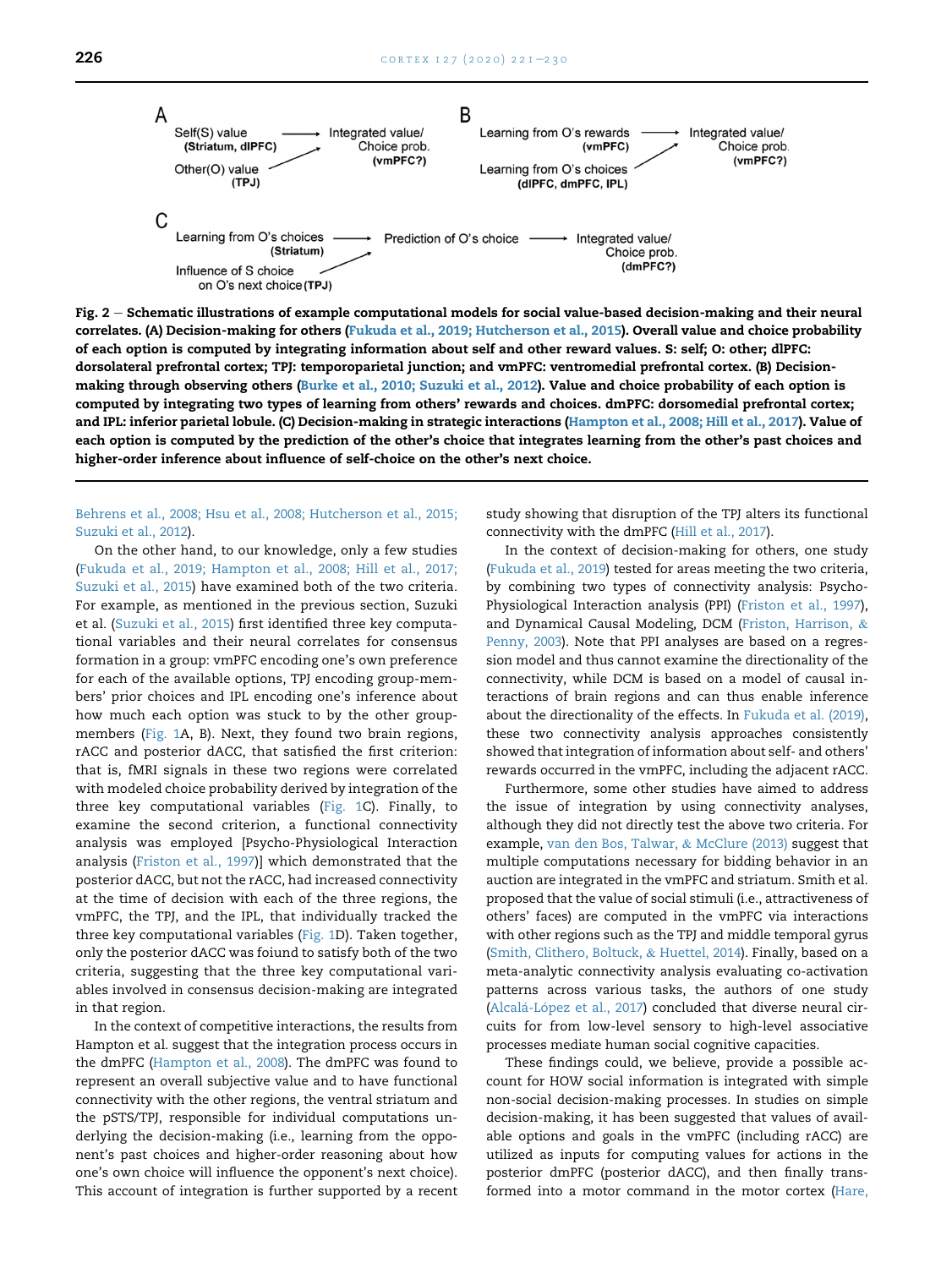[Schultz, Camerer, O'Doherty,](#page-8-14) & [Rangel, 2011](#page-8-14)). The findings obtained in Suzuki et al., Hampton et al. and Fukuda et al. could suggest that, in the contexts of strategic decisionmaking, social information modulates basic decision-making processes at the stage of action value computation in the posterior dmPFC, while social information operates on the upstream stage (i.e., the computation of option and goal values in the vmPFC) in the context of decisions for others. This account further motivates another fascinating question: how is anterior dmPFC (anterior dACC), located between vmPFC and posterior dmPFC along the rostral-caudal axis of medial prefrontal cortex, involved in the social decisionmaking process? This question is of particular importance as the anterior dmPFC has been proposed to play a central role in social cognition ([Amodio](#page-6-2) & [Frith, 2006; Apps et al., 2016](#page-6-2)). Given the sparsity of studies to date that have addressed both of the above two criteria for how integration might happen across different computational strategies, however, future studies will need to address how and where discrete social computations are integrated across a wide array of different task domains and computational variables.

#### 6. Conclusions

It is widely believed that decisions in social contexts are made through integrating multiple types of inference about one's own rewards, others' rewards, others' mental-states and so on. In the last decade, the notion has been supported by a computational modeling approach combined with neuroimaging [\(Behrens et al., 2009; Charpentier](#page-7-2) & [O'Doherty, 2018;](#page-7-2) [Dunne](#page-7-2) & [O'Doherty, 2013; Joiner et al., 2017; Konovalov](#page-7-2) [et al., 2018; Lee](#page-7-2) & [Seo, 2016; Wittmann et al., 2018](#page-7-2)). By constructing formal models that can account for behavioral data during social decision making, it has become possible to identify key variables thereby, providing significant insights into the specific computations that underlie human social behavior. Furthermore, by correlating these variables against neuroimaging data, it has become possible to identify where in the brain these computations are implemented.

On the other hand, a more challenging and less explored issue is how these computations are integrated in the brain to guide social behavior. In a broader sense, this issue is related to guide social behavior. In a broader sense, this issue is related to<br>a long-lasting question in neuroscience, known as "The Bind-.<br>a long-lasting question in neuroscience, known as "The Bind-<br>ing Problem" [\(Roskies, 1999\)](#page-9-12). While in this review we have introduced some studies addressing this issue, more evidence is needed for a more comprehensive understanding of the information integration process. For example, to better understand the information integration process in the brain, it would also be essential to examine the nature of causal interactions (i.e., the direction of information flow) among multiple brain regions, which cannot be tested by correlation-based connectivity analysis methods alone such as psychophysiological interaction analyses ([Friston et al., 1997](#page-7-21)). In future studies, we suggest that it will be increasingly important to emphasize the use of approaches more suited to address causal integration, such as Dynamic Causal Modeling or/and non-invasive brain stimulation together with computational modeling ([Hein,](#page-8-15) [Morishima, et al., 2016; Hill et al., 2017](#page-8-15)).

Important issues we have not addressed in this review are the perceptual aspects of social decision-making. Perception of social stimuli, especially others' faces, plays an important role in real-world decisions such as mate choice [\(Fletcher,](#page-7-23) [Simpson, Thomas,](#page-7-23) & [Giles, 1999](#page-7-23)), electoral behavior [\(Todorov, Mandisodza, Goren,](#page-9-13) & [Hall, 2005\)](#page-9-13) and sentencing judgments [\(Blair, Judd,](#page-7-24) & [Chapleau, 2004\)](#page-7-24). While several brain regions have been found to represent others' attractiveness [\(O'Doherty et al., 2003](#page-9-14)), emotion [\(Wegrzyn et al., 2015](#page-9-15)) and trustworthiness ([Todorov, Baron,](#page-9-16) & [Oosterhof, 2008; Winston,](#page-9-16) [Strange, O'Doherty,](#page-9-16) & [Dolan, 2002\)](#page-9-16) as perceived from their faces, much less is known about how these perceptions are constructed from low-level visual inputs. Another line of studies has examined neural mechanisms underlying perception of animacy or biological motion [\(Giese](#page-7-25) & [Poggio,](#page-7-25) [2003; Schultz](#page-7-25) & Bü[lthoff, 2019\)](#page-7-25). Such studies have implicated a brain network including pSTS in detection of animacy of abstract stimuli (e.g., moving dots), but the underlying computations still remain elusive. Future studies could fruitfully provide neurocomputational accounts that bridge low-level sensory inputs and the higher-order perception of social stimuli [\(Chang](#page-7-26) & [Tsao, 2017; Lin, Keles,](#page-7-26) & [Adolphs, 2019;](#page-7-26) [Oosterhof](#page-7-26) & [Todorov, 2008\)](#page-7-26).

To conclude, in this review, we discuss recent advances in the study of human social value-based decision-making. Despite the consensus that multiple types of computations underlie social decision-making, our understanding of how these computations are integrated to guide behavior is still in its infancy. Further elucidation of the integration process by combining neuroimaging, brain stimulation, computational modeling and connectivity analyses would be a critical step towards a more comprehensive understanding of human social decision-making.

#### Declaration of Competing Interest

The authors declare no competing financial interest.

#### Acknowledgments

This work was supported by the JSPS KAKENHI Grants JP17H05933 and JP17H06022 (S.S.) and the NIMH Caltech Conte Center for the Neurobiology of Social Decision Making (J.P.O).

#### references

- <span id="page-6-1"></span>Alcalá-López, D., Smallwood, J., Jefferies, E., Overwalle, F., Vogeley, K., Mars, R. B., et al. (2017). Computing the social brain connectome across systems and states. Cerebral Cortex, 28(7), 2207-2232. <https://doi.org/10.1093/cercor/bhx121>.
- <span id="page-6-2"></span>Amodio, D. M., & Frith, C. D. (2006). Meeting of minds: The medial frontal cortex and social cognition. Nature Reviews Neuroscience, 7(4), nrn1884. <https://doi.org/10.1038/nrn1884>.

<span id="page-6-0"></span>Apps, M., Lesage, E., & Ramnani, N. (2015). Vicarious reinforcement learning signals when Instructing others. The Journal of Neuroscience, 35(7), 2904-2913. [https://doi.org/](https://doi.org/10.1523/jneurosci.3669-14.2015) [10.1523/jneurosci.3669-14.2015.](https://doi.org/10.1523/jneurosci.3669-14.2015)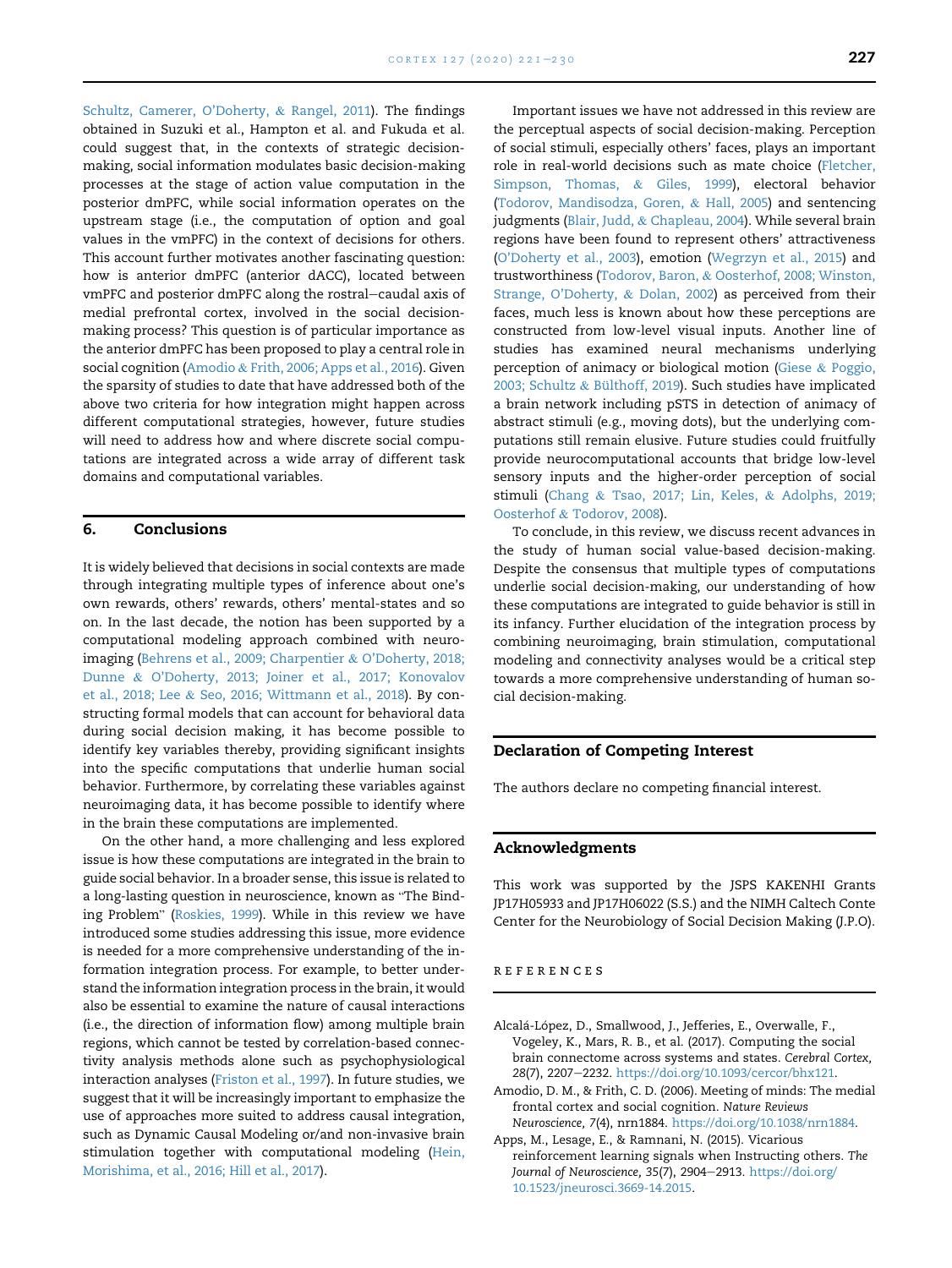<span id="page-7-15"></span>Apps, M., Rushworth, M., & Chang, S. (2016). The anterior cingulate gyrus and social cognition: Tracking the motivation of others. Neuron, 90(4), 692-707. [https://doi.org/10.1016/](https://doi.org/10.1016/j.neuron.2016.04.018) [j.neuron.2016.04.018.](https://doi.org/10.1016/j.neuron.2016.04.018)

<span id="page-7-9"></span>Balleine, B. W., & O'Doherty, J. P. (2010). Human and rodent Homologies in action control: Corticostriatal Determinants of goal-directed and habitual action. Neuropsychopharmacology: Official Publication of the American College of Neuropsychopharmacology, 35(1), 48-69. [https://doi.org/10.1038/](https://doi.org/10.1038/npp.2009.131) [npp.2009.131.](https://doi.org/10.1038/npp.2009.131)

- <span id="page-7-2"></span>Behrens, T. E., Hunt, L. T., & Rushworth, M. F. (2009). The computation of social behavior. Science, 324(5931), 1160-1164. <https://doi.org/10.1126/science.1169694>.
- <span id="page-7-11"></span>Behrens, T. E., Hunt, L. T., Woolrich, M. W., & Rushworth, M. F. (2008). Associative learning of social value. Nature, 456(7219), 245. [https://doi.org/10.1038/nature07538.](https://doi.org/10.1038/nature07538)

<span id="page-7-12"></span>Behrens, T. E., Woolrich, M. W., Walton, M. E., & Rushworth, M. F. (2007). Learning the value of information in an uncertain world. Nature Neuroscience, 10(9), 1214-1221. [https://doi.org/](https://doi.org/10.1038/nn1954) [10.1038/nn1954](https://doi.org/10.1038/nn1954).

<span id="page-7-24"></span>Blair, I., Judd, C., & Chapleau, K. (2004). The influence of Afrocentric facial features in criminal sentencing. Psychological Science, 15(10), 674-679. [https://doi.org/10.1111/j.0956-](https://doi.org/10.1111/j.0956-7976.2004.00739.x) [7976.2004.00739.x.](https://doi.org/10.1111/j.0956-7976.2004.00739.x)

Boorman, E. D., O'Doherty, J. P., Adolphs, R., & Rangel, A. (2013). The behavioral and neural mechanisms underlying the tracking of expertise. Neuron, 80(6), 1558-1571. [https://doi.org/](https://doi.org/10.1016/j.neuron.2013.10.024) [10.1016/j.neuron.2013.10.024](https://doi.org/10.1016/j.neuron.2013.10.024).

<span id="page-7-16"></span>Botvinick, M. M., Cohen, J. D., & Carter, C. S. (2004). Conflict monitoring and anterior cingulate cortex: An update. Trends in Cognitive Sciences, 8(12), 539-546. [https://doi.org/10.1016/](https://doi.org/10.1016/j.tics.2004.10.003) [j.tics.2004.10.003.](https://doi.org/10.1016/j.tics.2004.10.003)

<span id="page-7-8"></span>Burke, C. J., Tobler, P. N., Baddeley, M., & Schultz, W. (2010). Neural mechanisms of observational learning. Proceedings of the National Academy of Sciences of the United States of America, 107(32), 14431-14436. [https://doi.org/10.1073/](https://doi.org/10.1073/pnas.1003111107) [pnas.1003111107](https://doi.org/10.1073/pnas.1003111107).

<span id="page-7-17"></span>Camerer, C. F. (2003). [Behavioral game theory: Experiments in](http://refhub.elsevier.com/S0010-9452(20)30077-0/sref14) [strategic interaction](http://refhub.elsevier.com/S0010-9452(20)30077-0/sref14).

<span id="page-7-18"></span>Camerer, C., Ho, H. T., & Chong, K. J. (2004). A cognitive hierarchy model of games. The Quarterly Journal of Economics, 119(3), 861-898. [https://doi.org/10.1162/0033553041502225.](https://doi.org/10.1162/0033553041502225)

<span id="page-7-19"></span>Chang, L. J., & Sanfey, A. G. (2013). Great expectations: Neural computations underlying the use of social norms in decisionmaking. Social Cognitive and Affective Neuroscience, 8(3), 277-284. [https://doi.org/10.1093/scan/nsr094.](https://doi.org/10.1093/scan/nsr094)

<span id="page-7-26"></span>Chang, L., & Tsao, D. Y. (2017). The code for facial identity in the primate brain. Cell, 169(6). [https://doi.org/10.1016/](https://doi.org/10.1016/j.cell.2017.05.011) [j.cell.2017.05.011,](https://doi.org/10.1016/j.cell.2017.05.011) 1013-1028.e14.

Charpentier, C. J., & O'Doherty, J. P. (2018). The application of computational models to social neuroscience: Promises and pitfalls. Social Neuroscience, 13(6), 637-647. [https://doi.org/](https://doi.org/10.1080/17470919.2018.1518834) [10.1080/17470919.2018.1518834.](https://doi.org/10.1080/17470919.2018.1518834)

<span id="page-7-1"></span>Chib, V. S., Rangel, A., Shimojo, S., & O'Doherty, J. P. (2009). Evidence for a common representation of decision values for dissimilar goods in human ventromedial prefrontal cortex. The Journal of Neuroscience, 29(39), 12315-12320. [https://doi.org/](https://doi.org/10.1523/jneurosci.2575-09.2009) [10.1523/jneurosci.2575-09.2009](https://doi.org/10.1523/jneurosci.2575-09.2009).

<span id="page-7-5"></span>Christopoulos, G. I., & King-Casas, B. (2015). With you or against you: Social orientation dependent learning signals guide actions made for others. NeuroImage, 104, 326-335. [https://](https://doi.org/10.1016/j.neuroimage.2014.09.011) [doi.org/10.1016/j.neuroimage.2014.09.011.](https://doi.org/10.1016/j.neuroimage.2014.09.011)

Cooper, J. C., Dunne, S., Furey, T., & O'Doherty, J. P. (2011). Human dorsal striatum encodes prediction errors during observational learning of instrumental actions. Journal of Cognitive Neuroscience, 24(1), 106-118. [https://doi.org/10.1162/](https://doi.org/10.1162/jocn_a_00114) [jocn\\_a\\_00114](https://doi.org/10.1162/jocn_a_00114).

- <span id="page-7-3"></span>Crockett, M. J., Siegel, J. Z., Kurth-Nelson, Z., Dayan, P., & Dolan, R. J. (2017). Moral transgressions corrupt neural representations of value. Nature Neuroscience, 20(6), 879. [https://doi.org/10.1038/nn.4557.](https://doi.org/10.1038/nn.4557)
- <span id="page-7-0"></span>Daw, N. D., & Doya, K. (2006). The computational neurobiology of learning and reward. Current Opinion in Neurobiology, 16(2), 199-204. [https://doi.org/10.1016/j.conb.2006.03.006.](https://doi.org/10.1016/j.conb.2006.03.006)
- <span id="page-7-13"></span>Delgado, M., Frank, R., & Phelps, E. (2005). Perceptions of moral character modulate the neural systems of reward during the trust game. Nature Neuroscience, 8(11), 1611-1618. [https://](https://doi.org/10.1038/nn1575) [doi.org/10.1038/nn1575.](https://doi.org/10.1038/nn1575)

<span id="page-7-10"></span>Dunne, S., D'Souza, A., & O'Doherty, J. P. (2016). The involvement of model-based but not model-free learning signals during observational reward learning in the absence of choice. Journal of Neurophysiology, 115(6), 3195-3203. [https://doi.org/10.1152/](https://doi.org/10.1152/jn.00046.2016) [jn.00046.2016.](https://doi.org/10.1152/jn.00046.2016)

Dunne, S., & O'Doherty, J. P. (2013). Insights from the application of computational neuroimaging to social neuroscience. Current Opinion in Neurobiology, 23(3), 387-392. [https://doi.org/](https://doi.org/10.1016/j.conb.2013.02.007) [10.1016/j.conb.2013.02.007.](https://doi.org/10.1016/j.conb.2013.02.007)

<span id="page-7-4"></span>Edelson, M. G., Polania, R., Ruff, C. C., Fehr, E., & Hare, T. A. (2018). Computational and neurobiological foundations of leadership decisions. Science, 361(6401). [https://doi.org/10.1126/](https://doi.org/10.1126/science.aat0036) [science.aat0036](https://doi.org/10.1126/science.aat0036). eaat0036.

Falk, A., Fehr, E., & Fischbacher, U. (2003). On the nature of fair behavior. Economic Inquiry, 41(1), 20-26. [https://doi.org/](https://doi.org/10.1093/ei/41.1.20) [10.1093/ei/41.1.20](https://doi.org/10.1093/ei/41.1.20).

<span id="page-7-7"></span>Fareri, D. S., Chang, L. J., & Delgado, M. R. (2015). Computational substrates of social value in interpersonal collaboration. The Journal of Neuroscience, 35(21), 8170-8180. [https://doi.org/](https://doi.org/10.1523/jneurosci.4775-14.2015) [10.1523/jneurosci.4775-14.2015](https://doi.org/10.1523/jneurosci.4775-14.2015).

<span id="page-7-6"></span>Fehr, E., & Camerer, C. F. (2007). Social neuroeconomics: The neural circuitry of social preferences. Trends in Cognitive Sciences, 11(10), 419-427. [https://doi.org/10.1016/](https://doi.org/10.1016/j.tics.2007.09.002) [j.tics.2007.09.002](https://doi.org/10.1016/j.tics.2007.09.002).

Fehr, E., & Shmidt, K. (1999). A theory of fairness, competition, and cooperation. The Quarterly Journal of Economics, 114(3), 817-868. https://doi.org/10.1162/003355399556151

<span id="page-7-23"></span>Fletcher, G. J., Simpson, J. A., Thomas, G., & Giles, L. (1999). Ideals in intimate relationships. Journal of Personality and Social Psychology, 76(1), 72-89. [https://doi.org/10.1037/0022-](https://doi.org/10.1037/0022-3514.76.1.72) [3514.76.1.72.](https://doi.org/10.1037/0022-3514.76.1.72)

<span id="page-7-21"></span>Friston, K., Buechel, C., Fink, G., Morris, J., Rolls, E., & Dolan, R. (1997). Psychophysiological and modulatory interactions in neuroimaging. NeuroImage, 6(3), 218-229. [https://doi.org/](https://doi.org/10.1006/nimg.1997.0291) [10.1006/nimg.1997.0291](https://doi.org/10.1006/nimg.1997.0291).

<span id="page-7-22"></span>Friston, K. J., Harrison, L., & Penny, W. (2003). Dynamic causal modelling. NeuroImage, 19(4), 1273-1302. [https://doi.org/](https://doi.org/10.1016/s1053-8119(03)00202-7) [10.1016/s1053-8119\(03\)00202-7.](https://doi.org/10.1016/s1053-8119(03)00202-7)

<span id="page-7-20"></span>Fukuda, H., Ma, N., Suzuki, S., Harasawa, N., Ueno, K., Gardner, J. L., et al. (2019). Computing social value conversion in the human brain. Journal of Neuroscience, 3117-3118. [https://](https://doi.org/10.1523/jneurosci.3117-18.2019) [doi.org/10.1523/jneurosci.3117-18.2019](https://doi.org/10.1523/jneurosci.3117-18.2019).

<span id="page-7-25"></span>Giese, M. A., & Poggio, T. (2003). Neural mechanisms for the recognition of biological movements. Nature Reviews Neuroscience, 4(3), 179-192. <https://doi.org/10.1038/nrn1057>.

Glimcher, P. W., & Rustichini, A. (2004). Neuroeconomics: The consilience of brain and decision. Science, 306(5695), 447-452. <https://doi.org/10.1126/science.1102566>.

Hackel, L. M., & Amodio, D. M. (2018). Computational neuroscience approaches to social cognition. Current Opinion in Psychology, 24, 92-97. [https://doi.org/10.1016/](https://doi.org/10.1016/j.copsyc.2018.09.001) [j.copsyc.2018.09.001](https://doi.org/10.1016/j.copsyc.2018.09.001) (Psychol. Sci. 15 2004).

<span id="page-7-14"></span>Hackel, L. M., Doll, B. B., & Amodio, D. M. (2015). Instrumental learning of traits versus rewards: Dissociable neural correlates and effects on choice. Nature Neuroscience, 18(9), 1233-1235. [https://doi.org/10.1038/nn.4080.](https://doi.org/10.1038/nn.4080)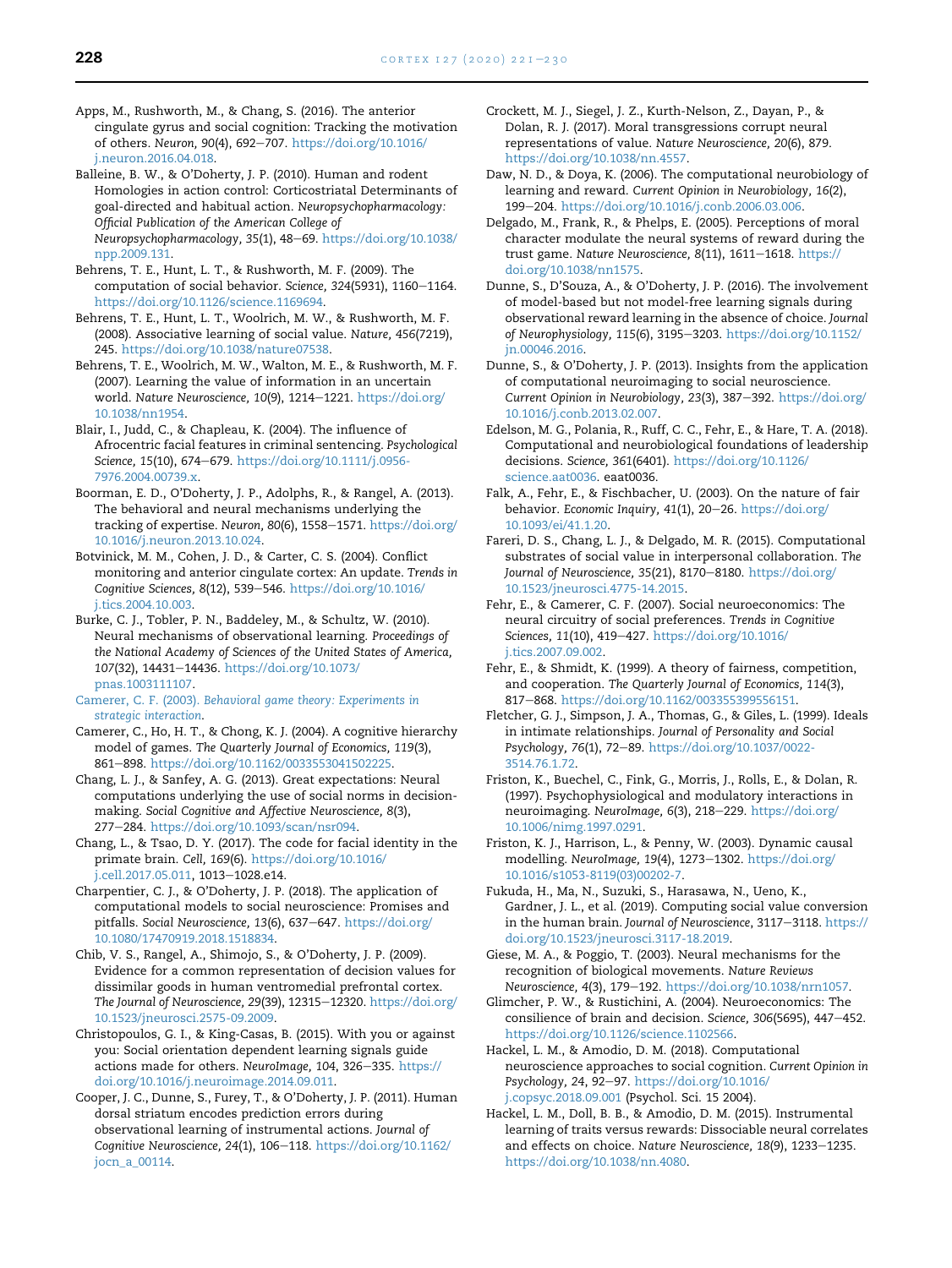- <span id="page-8-7"></span>Hackel, L. M., Zaki, J., & Bavel, J. J. (2017). Social identity shapes social valuation: Evidence from prosocial behavior and vicarious reward. Social Cognitive and Affective Neuroscience, 12(8), nsx045. [https://doi.org/10.1093/scan/nsx045.](https://doi.org/10.1093/scan/nsx045)
- <span id="page-8-12"></span>Hampton, A. N., Bossaerts, P., & O'Doherty, J. P. (2008). Neural correlates of mentalizing-related computations during strategic interactions in humans. Proceedings of the National Academy of Sciences of the United States of America, 105(18), 6741-6746. [https://doi.org/10.1073/pnas.0711099105.](https://doi.org/10.1073/pnas.0711099105)
- Harbaugh, W. T., Mayr, U., & Burghart, D. R. (2007). Neural responses to taxation and voluntary giving reveal motives for charitable donations. Science, 316(5831), 1622-1625. [https://](https://doi.org/10.1126/science.1140738) [doi.org/10.1126/science.1140738.](https://doi.org/10.1126/science.1140738)
- <span id="page-8-14"></span>Hare, T. A., Schultz, W., Camerer, C. F., O'Doherty, J. P., & Rangel, A. (2011). Transformation of stimulus value signals into motor commands during simple choice. Proceedings of the National Academy of Sciences of the United States of America, 108(44), 18120-18125. [https://doi.org/10.1073/](https://doi.org/10.1073/pnas.1109322108) [pnas.1109322108.](https://doi.org/10.1073/pnas.1109322108)
- <span id="page-8-5"></span>Haruno, M., & Frith, C. D. (2009). Activity in the amygdala elicited by unfair divisions predicts social value orientation. Nature Neuroscience, 13(2), 160-161. [https://doi.org/10.1038/nn.2468.](https://doi.org/10.1038/nn.2468)
- Haruno, M., & Kawato, M. (2009). Activity in the superior temporal sulcus highlights learning competence in an interaction game. The Journal of Neuroscience, 29(14), 4542-4547. [https://doi.org/](https://doi.org/10.1523/jneurosci.2707-08.2009) [10.1523/jneurosci.2707-08.2009.](https://doi.org/10.1523/jneurosci.2707-08.2009)
- Hein, G., Engelmann, J. B., Vollberg, M. C., & Tobler, P. N. (2016a). How learning shapes the empathic brain. Proceedings of the National Academy of Sciences of the United States of America, 113(1), 80-85. <https://doi.org/10.1073/pnas.1514539112>.
- <span id="page-8-15"></span>Hein, G., Morishima, Y., Leiberg, S., Sul, S., & Fehr, E. (2016b). The brain's functional network architecture reveals human motives. Science, 351(6277), 1074-1078. [https://doi.org/10.1126/](https://doi.org/10.1126/science.aac7992) [science.aac7992](https://doi.org/10.1126/science.aac7992).
- Hill, M. R., Boorman, E. D., & Fried, I. (2016). Observational learning computations in neurons of the human anterior cingulate cortex. Nature Communications, 7(1), 12722. [https://](https://doi.org/10.1038/ncomms12722) [doi.org/10.1038/ncomms12722](https://doi.org/10.1038/ncomms12722).
- <span id="page-8-13"></span>Hill, C. A., Suzuki, S., Polania, R., Moisa, M., O'Doherty, J. P., & Ruff, C. C. (2017). A causal account of the brain network computations underlying strategic social behavior. Nature Neuroscience, 20(8), 1142-1149. [https://doi.org/10.1038/nn.4602.](https://doi.org/10.1038/nn.4602)
- <span id="page-8-2"></span>Hsu, M., Anen, C., & Quartz, S. R. (2008). The right and the good: Distributive justice and neural encoding of equity and efficiency. Science, 320(5879), 1092-1095. [https://doi.org/](https://doi.org/10.1126/science.1153651) [10.1126/science.1153651.](https://doi.org/10.1126/science.1153651)
- Hula, A., Vilares, I., Lohrenz, T., Dayan, P., & Montague, P. R. (2018). A model of risk and mental state shifts during social interaction. PLoS Computational Biology, 14(2), e1005935. [https://](https://doi.org/10.1371/journal.pcbi.1005935) [doi.org/10.1371/journal.pcbi.1005935](https://doi.org/10.1371/journal.pcbi.1005935).
- <span id="page-8-1"></span>Hutcherson, C. A., Bushong, B., & Rangel, A. (2015). A neurocomputational model of altruistic choice and its implications. Neuron, 87(2), 451-462. [https://doi.org/10.1016/](https://doi.org/10.1016/j.neuron.2015.06.031) [j.neuron.2015.06.031](https://doi.org/10.1016/j.neuron.2015.06.031).
- Joiner, J., Piva, M., Turrin, C., & Chang, S. W. (2017). Social learning through prediction error in the brain. Npj  $-$  Science of Learning, 2(1), 8. <https://doi.org/10.1038/s41539-017-0009-2>.
- Jung, D., Sul, S., & Kim, H. (2013). Dissociable neural processes underlying risky decisions for self versus other. Frontiers in Neuroscience, 7, 15. <https://doi.org/10.3389/fnins.2013.00015>.
- Kable, J. W., & Glimcher, P. W. (2007). The neural correlates of subjective value during intertemporal choice. Nature Neuroscience, 10(12), nn2007. [https://doi.org/10.1038/nn2007.](https://doi.org/10.1038/nn2007)
- Konovalov, A., Hu, J., & Ruff, C. C. (2018). Neurocomputational approaches to social behavior. Current Opinion in Psychology. <https://doi.org/10.1016/j.copsyc.2018.04.009>.
- Lange, P. A., Bruin, E. M., Otten, W., & Joireman, J. A. (1997). Development of prosocial, individualistic, and competitive

orientations: Theory and preliminary evidence. Journal of Personality and Social Psychology, 73(4), 733. [https://doi.org/](https://doi.org/10.1037/0022-3514.73.4.733) [10.1037/0022-3514.73.4.733.](https://doi.org/10.1037/0022-3514.73.4.733)

- Lebreton, M., Jorge, S., Michel, V., Thirion, B., & Pessiglione, M. (2009). An automatic valuation System in the human brain: Evidence from functional neuroimaging. Neuron, 64(3), 431e439. [https://doi.org/10.1016/j.neuron.2009.09.040.](https://doi.org/10.1016/j.neuron.2009.09.040)
- Lee, D. (2008). Game theory and neural basis of social decision making. Nature Neuroscience, 11(4), 404-409. [https://doi.org/](https://doi.org/10.1038/nn2065) [10.1038/nn2065](https://doi.org/10.1038/nn2065).
- Lee, D., & Seo, H. (2016). Neural basis of strategic decision making. Trends in Neurosciences, 39(1), 40-48. [https://doi.org/10.1016/](https://doi.org/10.1016/j.tins.2015.11.002) [j.tins.2015.11.002.](https://doi.org/10.1016/j.tins.2015.11.002)
- <span id="page-8-10"></span>Liljeholm, M., Molloy, C. J., & O'Doherty, J. P. (2012). Dissociable brain systems mediate vicarious learning of stimulus-response and action-outcome contingencies. The Journal of Neuroscience, 32(29), 9878-9886. [https://doi.org/](https://doi.org/10.1523/jneurosci.0548-12.2012) [10.1523/jneurosci.0548-12.2012.](https://doi.org/10.1523/jneurosci.0548-12.2012)
- Lin, C., Keles, U., & Adolphs, R. (2019). Comprehensive trait attributions show that face impressions are organized in four dimensions. <https://doi.org/10.31234/osf.io/87nex>.
- <span id="page-8-4"></span>Lockwood, P. L., Apps, M. A., Valton, V., Viding, E., & Roiser, J. P. (2016). Neurocomputational mechanisms of prosocial learning and links to empathy. Proceedings of the National Academy of Sciences of the United States of America, 113(35), 9763-9768. [https://doi.org/10.1073/pnas.1603198113.](https://doi.org/10.1073/pnas.1603198113)
- <span id="page-8-3"></span>Lockwood, P. L., Klein-Flügge, M., Abdurahman, A., & Crockett, M. J. (2019). Neural signatures of model-free learning when avoiding harm to self and other. BioRxiv, 718106. [https://](https://doi.org/10.1101/718106) [doi.org/10.1101/718106](https://doi.org/10.1101/718106).
- <span id="page-8-11"></span>Lockwood, P. L., Wittmann, M. K., Apps, M. A., Klein-Flügge, M. C., Crockett, M. J., Humphreys, G. W., et al. (2018). Neural mechanisms for learning self and other ownership. Nature Communications, 9(1), 4747. [https://doi.org/10.1038/s41467-018-](https://doi.org/10.1038/s41467-018-07231-9) [07231-9.](https://doi.org/10.1038/s41467-018-07231-9)
- <span id="page-8-0"></span>McClure, S. M., Berns, G. S., & Montague, P. R. (2003). Temporal prediction errors in a passive learning task activate human striatum. Neuron, 38(2), 339-346. [https://doi.org/10.1016/s0896-](https://doi.org/10.1016/s0896-6273(03)00154-5) [6273\(03\)00154-5](https://doi.org/10.1016/s0896-6273(03)00154-5).
- <span id="page-8-8"></span>Morelli, S. A., Sacchet, M. D., & Zaki, J. (2015). Common and distinct neural correlates of personal and vicarious reward: A quantitative meta-analysis. NeuroImage, 112, 244-253. [https://](https://doi.org/10.1016/j.neuroimage.2014.12.056) [doi.org/10.1016/j.neuroimage.2014.12.056](https://doi.org/10.1016/j.neuroimage.2014.12.056) (Ann. N. Y. Acad. Sci. 1191 2010).
- <span id="page-8-6"></span>Nicolle, A., Klein-Flügge, M. C., Hunt, L. T., Vlaev, I., Dolan, R. J., & Behrens, T. (2012). An agent independent axis for executed and modeled choice in medial prefrontal cortex. Neuron, 75(6), 1114e1121. <https://doi.org/10.1016/j.neuron.2012.07.023>.
- Ogawa, A., Ueshima, A., Inukai, K., & Kameda, T. (2018). Deciding for others as a neutral party recruits risk-neutral perspectivetaking: Model-based behavioral and fMRI experiments. Scientific Reports, 8(1), 12857. [https://doi.org/10.1038/s41598-018-31308-6.](https://doi.org/10.1038/s41598-018-31308-6)
- <span id="page-8-9"></span>Olsson, A., Nearing, K. I., & Phelps, E. A. (2007). Learning fears by observing others: The neural systems of social fear transmission. Social Cognitive and Affective Neuroscience, 2(1), 3e11. <https://doi.org/10.1093/scan/nsm005>.
- Olsson, A., & Phelps, E. A. (2007). Social learning of fear. Nature Neuroscience, 10(9), 1095-1102. [https://doi.org/10.1038/nn1968.](https://doi.org/10.1038/nn1968)
- Oosterhof, N. N., & Todorov, A. (2008). The functional basis of face evaluation. Proceedings of the National Academy of Sciences of the United States of America, 105(32), 11087-11092. [https://doi.org/](https://doi.org/10.1073/pnas.0805664105) [10.1073/pnas.0805664105.](https://doi.org/10.1073/pnas.0805664105)
- O'Doherty, J., Dayan, P., Schultz, J., Deichmann, R., Friston, K., & Dolan, R. J. (2004). Dissociable roles of ventral and dorsal striatum in instrumental conditioning. Science, 304(5669), 452e454. [https://doi.org/10.1126/science.1094285.](https://doi.org/10.1126/science.1094285)
- O'Doherty, J., Hampton, A., & Kim, H. (2007). Model-based fMRI and its application to reward learning and decision making.